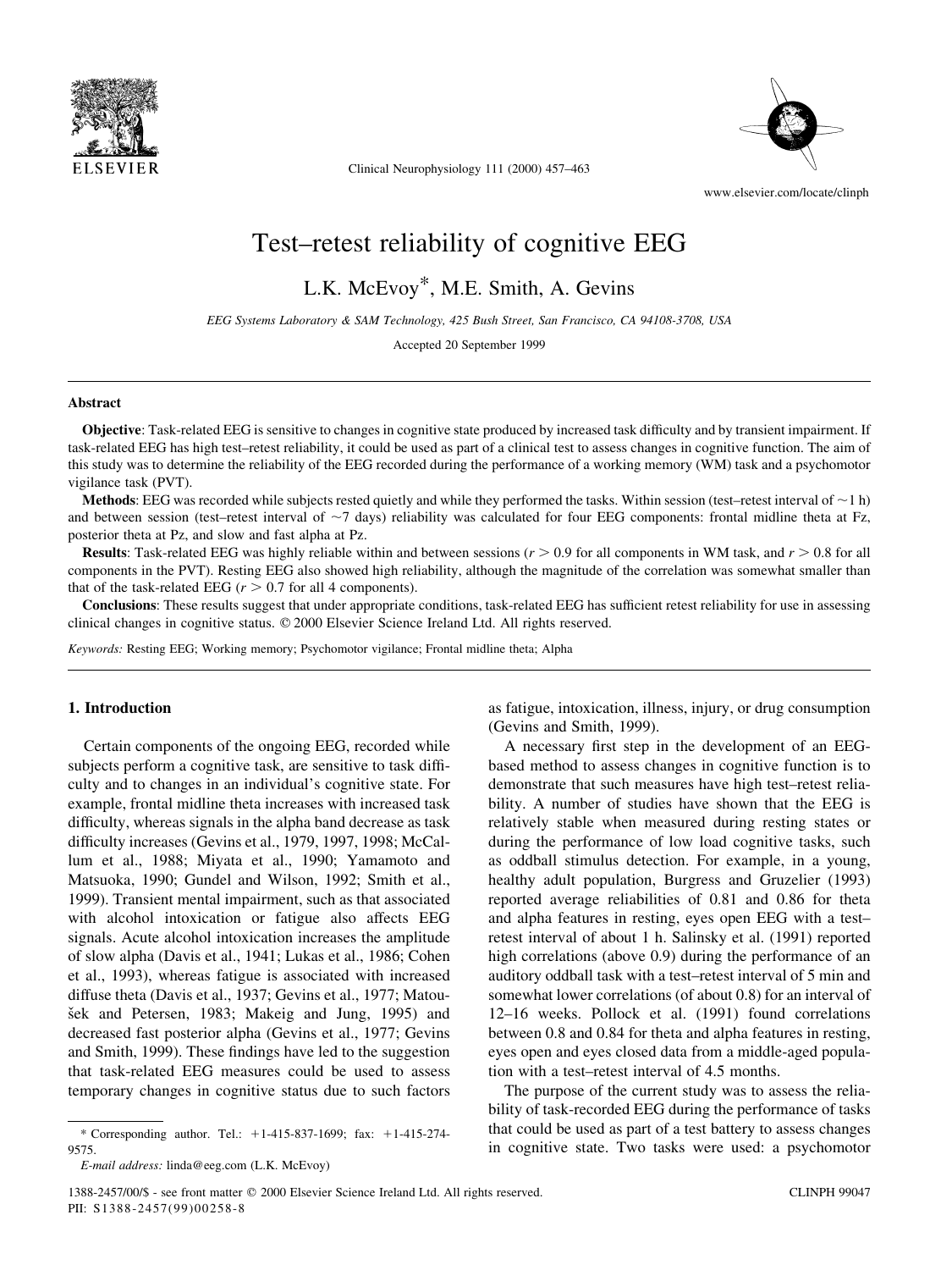vigilance task (PVT, Dinges and Powell, 1985) and a working memory (WM) task. The PVT requires subjects to remain vigilant and make a simple response to the onset of an infrequent stimulus. Performance in this task has been shown to be highly sensitive to lapses in alertness due to sleepiness (Lisper and Kjellerberg, 1972; Glenville et al., 1978; Dinges et al., 1987, 1990; Kribbs et al., 1993; Kribbs and Dinges, 1994; Rosekind et al., 1994). The WM task requires subjects to attend to stimuli and make matching judgments on each stimulus relative to stimuli presented on previous trials. Two difficulty levels were used that differed in the amount of information subjects were required to remember. This task has been shown to induce changes in theta and alpha signals proportional to task-difficulty (Gevins et al., 1997, 1998; Smith et al., 1999). For comparison purposes, we also assessed the reliability of EEG recorded while subjects rested quietly with their eyes open.

## 2. Materials and methods

#### 2.1. Subjects

Twenty healthy adults (18–29 years, mean age 22.9  $\pm$  3.3 years; 11 females) were paid to participate in the study. The use of human subjects in this study was approved by institutional review and all participation was fully informed and voluntary.

## 2.2. Tasks

Subjects performed two difficulty levels of a continuous performance WM task (Fig. 1) that required them to compare the spatial location of a current stimulus with the location of one presented previously (for full details, see Gevins et al., 1996). Briefly, single capital letter stimuli, drawn randomly from a set of 12, were presented on a computer monitor. At the beginning of each trial a warning cue, a small `x', appeared in the center of the screen for 200 ms. The letter stimulus occurred 1.3 s after the onset of the warning cue in one of 12 locations on an imaginary circular grid. Stimuli were presented for 200 ms once every 4.5 s. The identity of the letter and its spatial position varied randomly from trial to trial. A small fixation dot was continuously present at the center of the screen.

In a difficult version of the task, subjects compared the spatial position of the current stimulus with the position of the stimulus presented two trials previously. Subjects were thus required to remember two positions (and their sequential order) for the duration of two trials (9 s), and to update that information on each subsequent trial. In an easy version of the task, subjects were required to match the position of the current stimulus with the position of the first stimulus in the block. In both versions of the task, stimuli were presented in blocks of 53 trials (the first 3 trials were warm-up trials and were discarded from analysis), with



Fig. 1. Schematic diagram of the easy and difficult version of the WM task. Every 4.5 s, one of 12 possible capital letter stimuli appeared in one of 12 possible locations on a computer monitor. In the easy version of the task, subjects compared the location of the current stimulus, regardless of its identity as a letter, with the location of the very first stimulus in the block. In the difficult version of the task, subjects compared the location of current stimulus with the location of the stimulus presented two trials previously.

50% matches. Subjects were instructed to respond as quickly and accurately as possible.

The psychomotor vigilance task (PVT) required subjects to respond as quickly as possible to the onset of a stimulus. Subjects fixated on a box in the center of the computer screen. At varying intervals (between 2 and 10 s, average inter-stimulus interval of 6 s), a stimulus appeared in the center of the box. The stimulus consisted of a rapidly ascending series of numbers (increasing in milliseconds). Subjects were required to press a response key with the right index finger as quickly as possible after stimulus onset. The button press froze the stimulus briefly on the screen, providing subjects with immediate reaction time feedback. The task was presented in 10-min blocks.

#### 2.3. Procedure

Each subject participated in 3 sessions. The first session was a practice session in which subjects learned to perform the WM tasks until accuracy and reaction time stabilized. Subjects also performed one block of the PVT. EEG data were not recorded during this session. Subjects then participated in two sessions in which the EEG was recorded continuously during task performance. The two sessions were scheduled for the same time of day, and occurred, on average, 7 days apart.

Each session consisted of a 'warm-up' block followed by two test blocks. The warm up block consisted of two repetitions each of the WM tasks and a short (3 min) version of the PVT. Subjects then performed two test blocks. Each test block consisted of a 4 min recording of resting, eyes open EEG, two 53-trial blocks of each of the WM tasks (order counterbalanced across subjects) and a 10 min block of the PVT. Subjects were given a rest break between the two test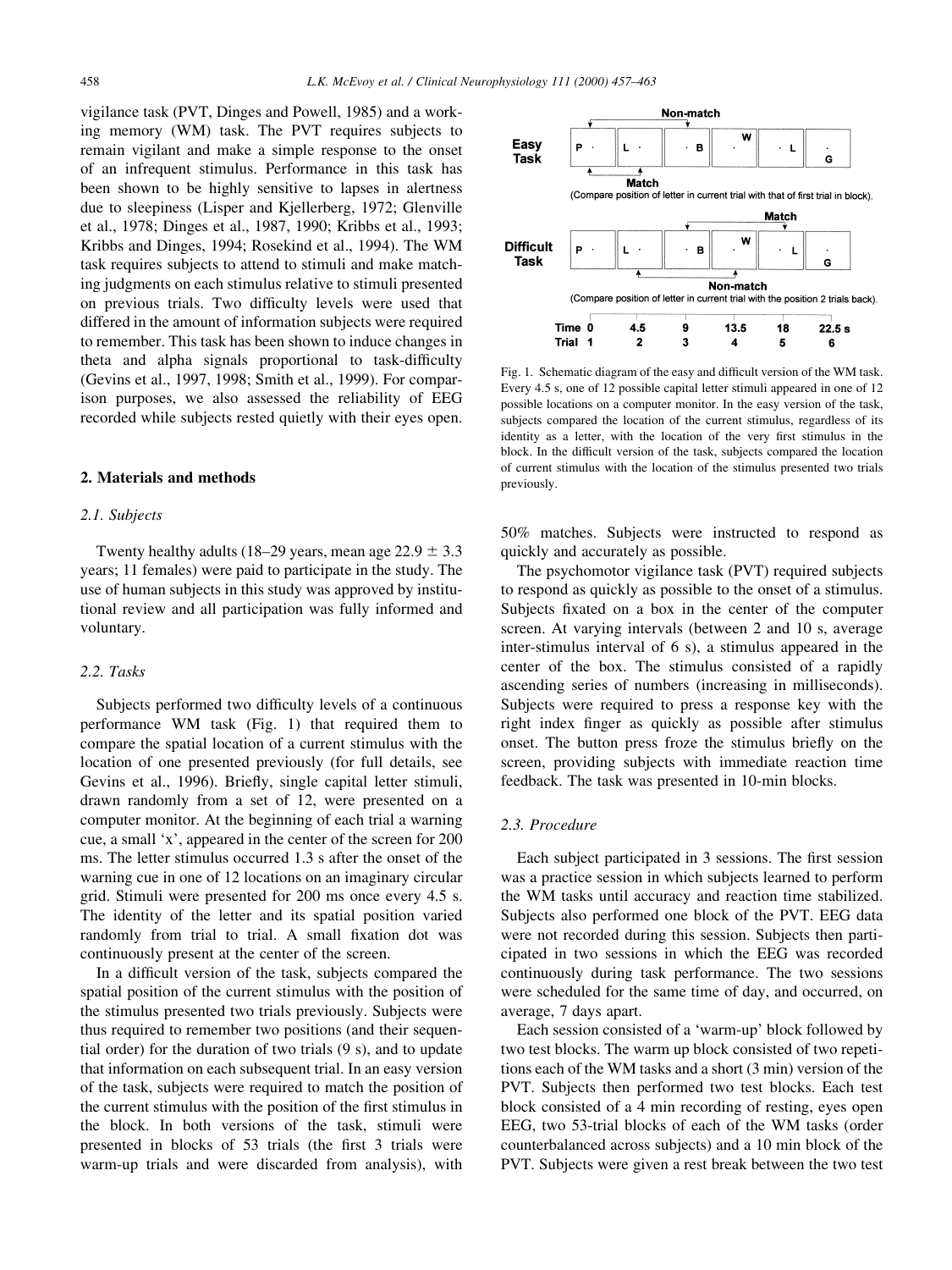blocks, so that the second test block began approximately 1 h after the start of the first test block.

## 2.4. Electrophysiological recordings

In both resting and task conditions, EEG was recorded continuously from 28 scalp locations using an electronically-linked mastoids reference. EOG was recorded from electrodes placed above and below the left eye, and at the outer canthi of each eye. Physiological signals were recorded with a bandpass filter of 0.01-100 Hz and sampled at 256 Hz. Data were digitally filtered off-line with a 2 Hz high pass band prior to performing automated artifact detection. Eye artifacts were removed using adaptive eye movement artifact removal filters (cf. Du et al., 1994). Data were then visually inspected and segments containing residual artifacts were discarded. Approximately  $5-10\%$  of the data were rejected due to artifacts, leaving about 3.5 min of data for each block of the WM task and resting conditions, and about 9 min of data per block of the PVT task.

#### 2.5. Data analysis

Fast Fourier transforms were computed on 50% overlapped, 512 sample (i.e. 2 s) Hanning windows for all artifact-free trials. Average power spectra were then computed across all trials in each block for each subject, and a log transform was applied to the power spectra prior to statistical analysis.

The power spectra were computed across 4 s trials occurring around stimulus presentation, and thus may have included energy related to the stimulus event-related responses (ERPs) in the WM tasks and in the PVT. The 2 Hz digital high pass filter removed any slow ERPs elicited in these tasks and attenuated P300 responses. In previous analyses, we have not found differences when power spectra were computed across the entire trial, or when the halfsecond period following the stimulus has been omitted.

The power of four EEG components known to be sensitive to task difficulty or drowsiness was measured. Frontal midline theta was measured as the peak frequency between 4 and 7 Hz (average of 6 Hz) at Fz. Posterior theta was measured as the average power between 4 and 6 Hz at Pz. Slow and fast alpha were measured in 1-Hz bands at Pz. Slow alpha was identified as the peak frequency over parietal and central channels between 8 and 12 Hz (mean 9.5 Hz). Fast alpha was defined based on peak frequency between 8 and 12 Hz (mean 11.0 Hz) at occipital electrodes.

Pearson correlation coefficients were used to assess within-session (block 1 vs. block 2) and between-session (session  $1$  vs. session  $2$ ) test-retest reliability. Repeated measures analyses of variance (ANOVAs) were used to examine the significance of any changes in power within or between sessions, and to examine difficulty effects in the task-related EEG. Prior to these ANOVAs, data were converted to standard scores to reduce between-subject variability.

## 3. Results

## 3.1. Behavioral results

#### 3.1.1. WM task

Mean accuracy and reaction time (RT) in the WM task are shown in Table 1. Both accuracy (assessed using  $d'$ scores) and RT (evaluated after normalizing with a  $log_{10}$ transform) were affected by task difficulty. Responses were significantly faster and more accurate in the easy task than in the difficult task  $(d' : F(1, 19) = 12.62)$ ,  $P < 0.01$ ; RT:  $F(1, 19) = 34.08$ ,  $P < 0.001$ ). Accuracy did not differ within or between sessions. RT showed a significant main effect of block  $(F(1, 19) = 5.07,$  $P < 0.05$ ), and a significant block by session interaction  $(F(1, 19) = 7.13, P < 0.05)$ . Post hoc analysis indicated that this interaction was due to significantly faster RTs in Block 2 than in Block 1 in the second test session only.

Accuracy scores showed relatively low reliability both within and between sessions (average within session correlation of 0.45, average between session correlation of 0.47; Table 2). RTs were highly correlated both within and between sessions (average within session correlation of 0.93, average between session correlation of 0.86).

#### 3.1.2. PVT

Behavioral measures obtained in the PVT included mean RT (evaluated after normalizing with a  $log_{10}$  transform), the

Table 1

Average accuracy (SEM) and average reaction time (SEM) in the easy and difficult versions of the WM task

|                 | Easy WM Task |              | Difficult WM Task |              |  |
|-----------------|--------------|--------------|-------------------|--------------|--|
|                 | First block  | Second block | First block       | Second block |  |
| Accuracy $(d')$ |              |              |                   |              |  |
| First session   | 4.43(0.34)   | 4.46(0.33)   | 4.00(0.52)        | 3.81(0.68)   |  |
| Second session  | 4.35(0.45)   | 4.47(0.39)   | 4.10(0.68)        | 3.98(0.62)   |  |
| $RT$ (ms)       |              |              |                   |              |  |
| First session   | 494 (9.9)    | 487 (10.2)   | 607(14.3)         | 614(14.7)    |  |
| Second session  | 504(8.1)     | 469(8.1)     | 616(12.3)         | 585 (11)     |  |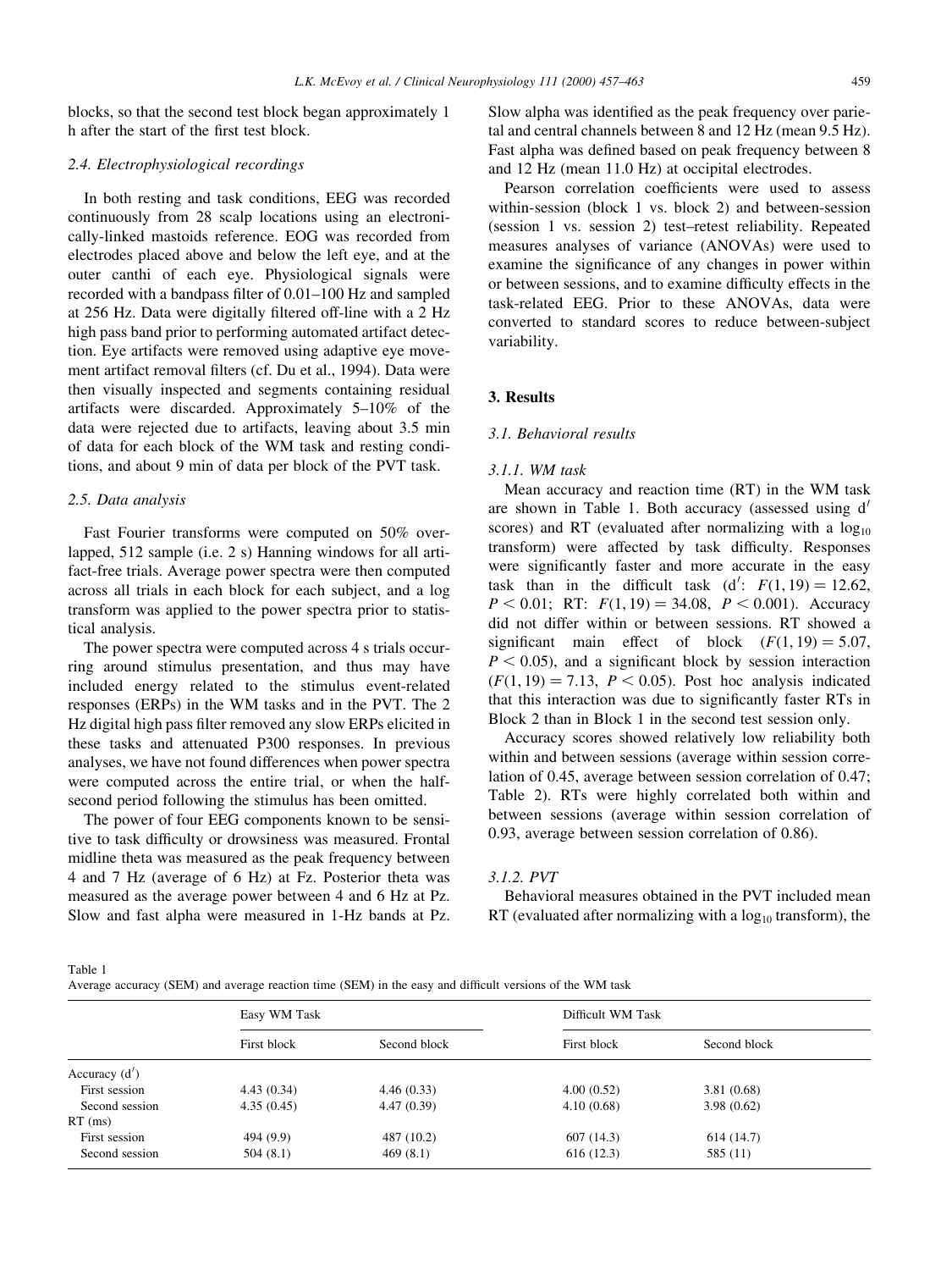Table 2

Within-session and between-session test-retest reliability coefficients for the behavioral measures in the easy and difficult WM tasks. To assess within-session reliability, Pearson correlations were computed separately for the first and second sessions. Between-session reliability was computed separately for the first and second block. All correlations are significant at  $P < 0.001$  unless otherwise indicated (one-tailed significance reported)<sup>a</sup>

|           | Within-session reliability |               | Between-session reliability |          |  |
|-----------|----------------------------|---------------|-----------------------------|----------|--|
|           | Session 1                  | Session 2     | Block 1                     | Block 2  |  |
| Accuracy  |                            |               |                             |          |  |
| Easy      | 0.76                       | $0.37$ (n.s.) | $0.53**$                    | $0.40*$  |  |
| Difficult | $0.53**$                   | $0.12$ (n.s.) | $0.41*$                     | $0.55**$ |  |
| <b>RT</b> |                            |               |                             |          |  |
| Easy      | 0.95                       | 0.89          | 0.90                        | 0.90     |  |
| Difficult | 0.96                       | 0.91          | 0.78                        | 0.87     |  |

<sup>a</sup> n.s., not significant; \*\**P* < 0.00; \**P* < 0.05.

mean of the fastest 10% of the responses (fast response coefficient), number of lapses (missed responses, or responses occurring more than 500 ms after stimulus onset) and number of response errors (false responses). The mean behavioral scores for these measures are shown in Table 3. Since subjects performed the tasks in an alert state, there were few lapses or response errors. The behavioral measures did not show significant effects of test block or test session, nor did they show any significant interactions.

The across session and within session correlation coefficients for the behavioral measures are shown in Table 4. Although mean RT showed moderate within-session and between-session correlations (average within session correlation of 0.60 and average between session correlation of  $0.52$ ), the fast response coefficient showed high reliability (average within session correlation of 0.83 and average between session correlation of 0.80). Lapses showed low, nonsignificant within-session reliability, and moderate between session reliability (average of 0.49). Response errors showed higher correlations (average within session correlation of 0.75 and average between session correlation of 0.63).

#### 3.2. Electrophysiological results

The average spectral power density for each EEG compo-

Table 3

Mean (SEM) reaction time, fast response coefficient (fast coeff.), number of lapses, and number of responses errors in the PVT

|                  | First session |                                                   | Second session |                           |  |
|------------------|---------------|---------------------------------------------------|----------------|---------------------------|--|
|                  |               | First block Second block First block Second block |                |                           |  |
| Mean $RT$ (ms)   | 280(7)        | 280(7)                                            | 301 (16)       | 279(7)                    |  |
| Fast coeff. (ms) | 213(3.5)      | 209(5)                                            | 212(4.1)       | 211(4.2)                  |  |
| Lapses           | 2.16(0.36)    | 2.66(0.33)                                        |                | $3.30(0.60)$ $2.91(0.36)$ |  |
| Errors           |               | $0.90(0.29)$ $0.79(0.25)$                         |                | $1.42(0.53)$ $1.16(0.31)$ |  |

nent in each condition (averaged across all testing intervals) is shown in Table 5.

#### 3.2.1. WM load effects

Frontal midline theta was significantly larger (by an average of  $0.76$  dB) in the difficult task than in the easy task  $(F(1, 19) = 10.47, P < 0.01)$ . In contrast, both slow and fast alpha were significantly smaller in the difficult task than in the easy task (slow alpha  $F(1, 19) = 59.53$ ,  $P < 0.001$ ; average difference of 1.18 dB; fast alpha:  $(F(1, 19) = 52.29, P < 0.001$ ; average difference of 1.17 dB). Posterior theta was not significantly affected by task difficulty.

#### 3.2.2. Power changes within and between sessions

In the WM task posterior theta showed a significant 3 way interaction involving task version, block and session  $(F(1, 19) = 5.99, P < 0.05)$ . In the easy task, posterior theta power did not differ across test blocks or across test sessions. However, in the difficult task there was a significant decrease in power (by an average of 0.32 dB) between the first and second block in the second test session only  $(F(1, 19) = 7.76, P < 0.05)$ . None of the other components showed significant changes within or between sessions.

In the PVT, frontal midline theta was larger in the second test session than in the first (by an average of  $0.53$  dB  $(F(1, 18) = 5.63, P < 0.05)$ . No other component differed between the two sessions, nor did any component significantly differ between the first and second block within a test session.

In the resting EEG, fast alpha power was smaller in the second block than in the first, by an average of 0.7 dB  $(F(1, 18) = 7.62; P < 0.05)$ . No other component showed significant changes within or between sessions.

## 3.2.3. Reliability measures

Within-session and between-session correlation coefficients for each of the EEG components are shown in Table 6. In the task-related EEG, all components showed very high reliability both within and between sessions. For

Table 4

Within-session and between-session test-retest reliability coefficients for PVT behavioral measures. Within-session reliability was computed separately for the first and second session, between-session reliability was computed separately for the first and second test block. All correlations are significant at  $P < 0.001$  unless otherwise indicated (one-tailed significance reported) $a$ 

|             | Within session reliability |               | Between session reliability |          |  |
|-------------|----------------------------|---------------|-----------------------------|----------|--|
|             | Session 1                  | Session 2     | Block 1                     | Block 2  |  |
| Mean RT     | $0.62**$                   | $0.58**$      | $0.53*$                     | $0.51*$  |  |
| Fast coeff. | 0.72                       | 0.93          | 0.82                        | 0.78     |  |
| Lapses      | $0.29$ (n.s.)              | $0.36$ (n.s.) | $0.48*$                     | $0.50*$  |  |
| Errors      | 0.73                       | 0.78          | $0.63**$                    | $0.63**$ |  |

<sup>a</sup> n.s., not significant; \*\* $P < 0.01$ ; \* $P < 0.05$ .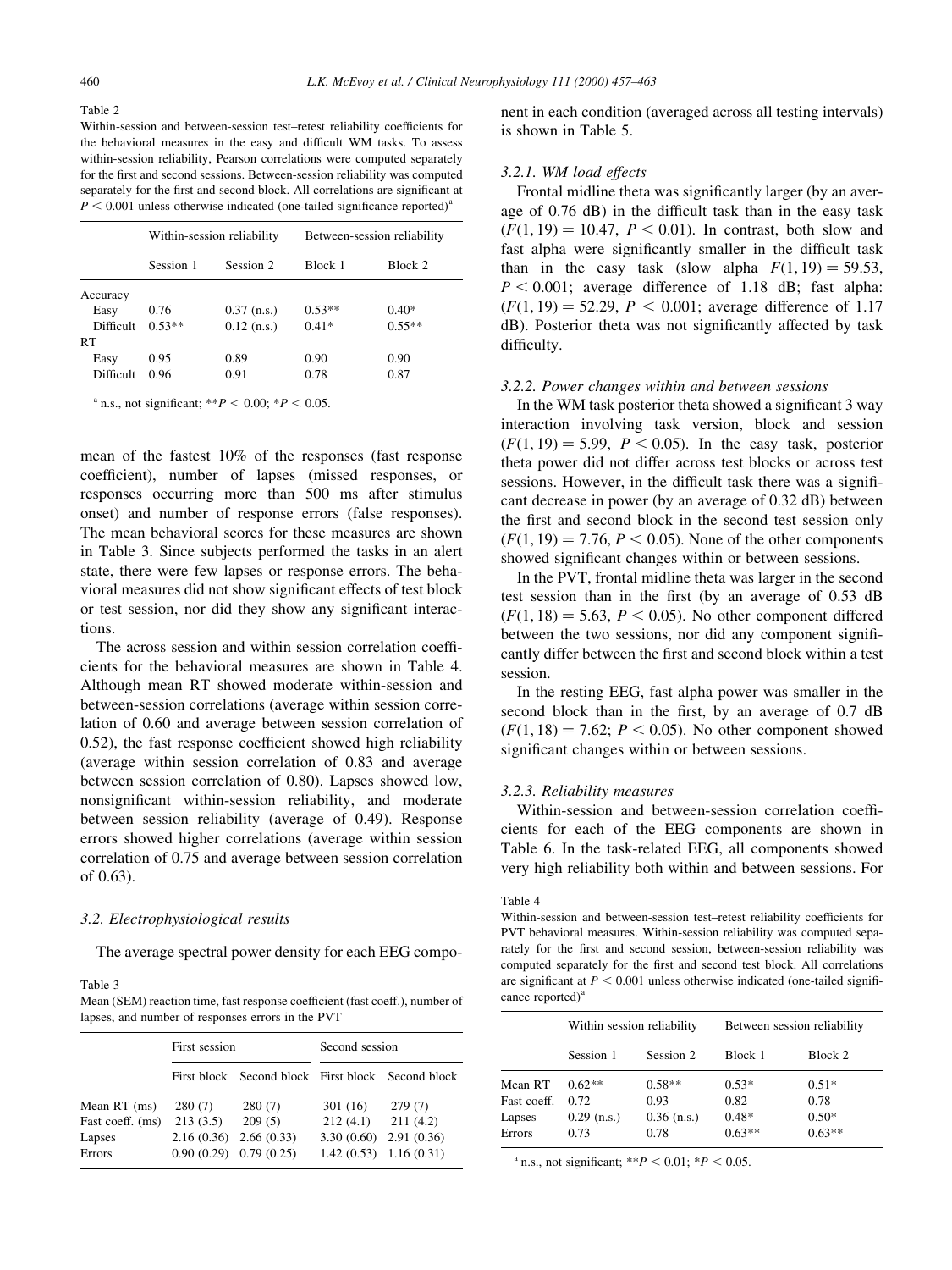| Average power spectral density (SEM), in dB, for frontal midline theta, posterior theta, slow alpha and fast alpha in each condition |                             |                              |                              |                             |  |  |  |
|--------------------------------------------------------------------------------------------------------------------------------------|-----------------------------|------------------------------|------------------------------|-----------------------------|--|--|--|
|                                                                                                                                      | Frontal midline theta       | Posterior theta              | Slow alpha                   | Fast alpha                  |  |  |  |
| Easy WM<br>Difficult WM                                                                                                              | 29.68 (0.29)<br>30.44(0.35) | 28.19 (0.20)<br>28.12 (0.20) | 29.06 (0.50)<br>27.88 (0.65) | 29.78 (0.48)<br>28.62(0.46) |  |  |  |

PVT 29.6 (0.28) 28.35 (0.20) 28.39 29.79 (0.50) 30.03 (0.48) Resting 29.0 (0.26) 27.58 (0.21) 29.42 (0.51) 30.12 (0.52)

Average power spectral density (SEM), in dB, for frontal midline theta, posterior theta, slow alpha and fast alpha in each condition

the WM task, r-values ranged from 0.95 to 0.99 within sessions and 0.87 to 0.97 between sessions. For the PVT, r-values ranged from 0.92 to 0.97 within sessions and from 0.83 to 0.94 between sessions. Reliability was somewhat lower in the resting data: within-session r-values ranged from 0.74 to 0.92; between-session  $r$ -values from 0.76 to 0.95. Within subjects, the average change in the amplitude of the power spectra across the four testing sessions was quite small, with smallest changes seen in the WM task and largest changes seen in the resting data. Across the 4 components, the average absolute change (and standard error) within subjects across the four sessions was 1.44  $(0.13)$  dB for data in the WM task,  $1.78$   $(0.22)$  dB for data in the PVT, and 2.40 (0.33) dB for resting data.

Reliability of the task-difficulty related modulation of frontal midline theta and alpha signals was also examined. The difference in theta and alpha power between the easy and difficult tasks was computed, and the reliability coefficients of these differences were calculated (Table 7). Since these difference values have a much-restricted range relative to the range of the raw (log-normalized) power spectra, the reliability coefficients will be necessarily smaller. Nevertheless, the task-difficulty effect of the frontal midline theta signal showed good reliability, with an average within-session reliability of 0.77 and an average between session reliability of 0.78. The task-difficulty effect for the slow alpha component showed moderately good reliability, with an average within-session reliability of 0.68 and an

average between session reliability of 0.69. The task-modulation of the fast alpha signal was less reliable, with an average within-session reliability of 0.51 and a between session reliability of 0.43.

#### 4. Discussion

This study showed that the power spectral density of four EEG components recorded during performance of PVT and WM tasks from alert, healthy young adults, well practiced in the task performance, was highly reliable both within and between sessions. Average within session reliability, in which the test-retest interval was approximately 1 h, was above 0.9 in the task data and above 0.8 in the resting data. Similar reliability was observed between sessions, in which the test-retest interval was approximately seven days. These values are in agreement with previously reported reliability for resting EEG and EEG associated with the performance of an oddball task. (Pollock et al., 1991; Salinsky et al., 1991; Burgress and Gruzelier, 1993). The greater reliability of task-related EEG than of resting EEG is likely due to larger variations in attention and alertness levels in resting states than during task performance. Task performance imposes a more uniform level of alertness and mentation, and thus has a stabilizing effect on the EEG. Interestingly, the within and between session reliability for the different task types (vigilance; easy and difficulty working memory

Table 6

Table 5

Within-session and between-session test-retest reliability coefficients for EEG measures in the easy and difficult WM tasks, the PVT, and resting condition. Within-session reliability was computed separately for the first and second session; between-session reliability was computed separately for the first and second test block. All correlations are significant at  $P \le 0.001$  (one-tailed significance reported)<sup>a</sup>

|            | Within-session reliability for first session |                                             |            |            | Within-session reliability for second session |                                              |            |            |
|------------|----------------------------------------------|---------------------------------------------|------------|------------|-----------------------------------------------|----------------------------------------------|------------|------------|
|            | FM theta                                     | Post. Theta                                 | Slow alpha | Fast alpha | FM theta                                      | Post. Theta                                  | Slow alpha | Fast alpha |
| Easy       | 0.97                                         | 0.95                                        | 0.97       | 0.98       | 0.95                                          | 0.97                                         | 0.99       | 0.98       |
| Difficult  | 0.96                                         | 0.97                                        | 0.97       | 0.96       | 0.97                                          | 0.96                                         | 0.98       | 0.97       |
| <b>PVT</b> | 0.95                                         | 0.94                                        | 0.96       | 0.97       | 0.92                                          | 0.94                                         | 0.96       | 0.93       |
| Resting    | 0.87                                         | 0.84                                        | 0.92       | 0.82       | 0.74                                          | 0.86                                         | 0.93       | 0.93       |
|            |                                              | Between-session reliability for first block |            |            |                                               | Between-session reliability for second block |            |            |
| Easy       | 0.92                                         | 0.93                                        | 0.95       | 0.95       | 0.87                                          | 0.92                                         | 0.96       | 0.97       |
| Difficult  | 0.91                                         | 0.91                                        | 0.97       | 0.97       | 0.93                                          | 0.92                                         | 0.97       | 0.94       |
| <b>PVT</b> | 0.92                                         | 0.92                                        | 0.93       | 0.93       | 0.83                                          | 0.86                                         | 0.90       | 0.94       |
| Resting    | 0.76                                         | 0.86                                        | 0.90       | 0.89       | 0.81                                          | 0.78                                         | 0.95       | 0.77       |

<sup>a</sup> FM theta, frontal midline theta; post. theta, posterior theta.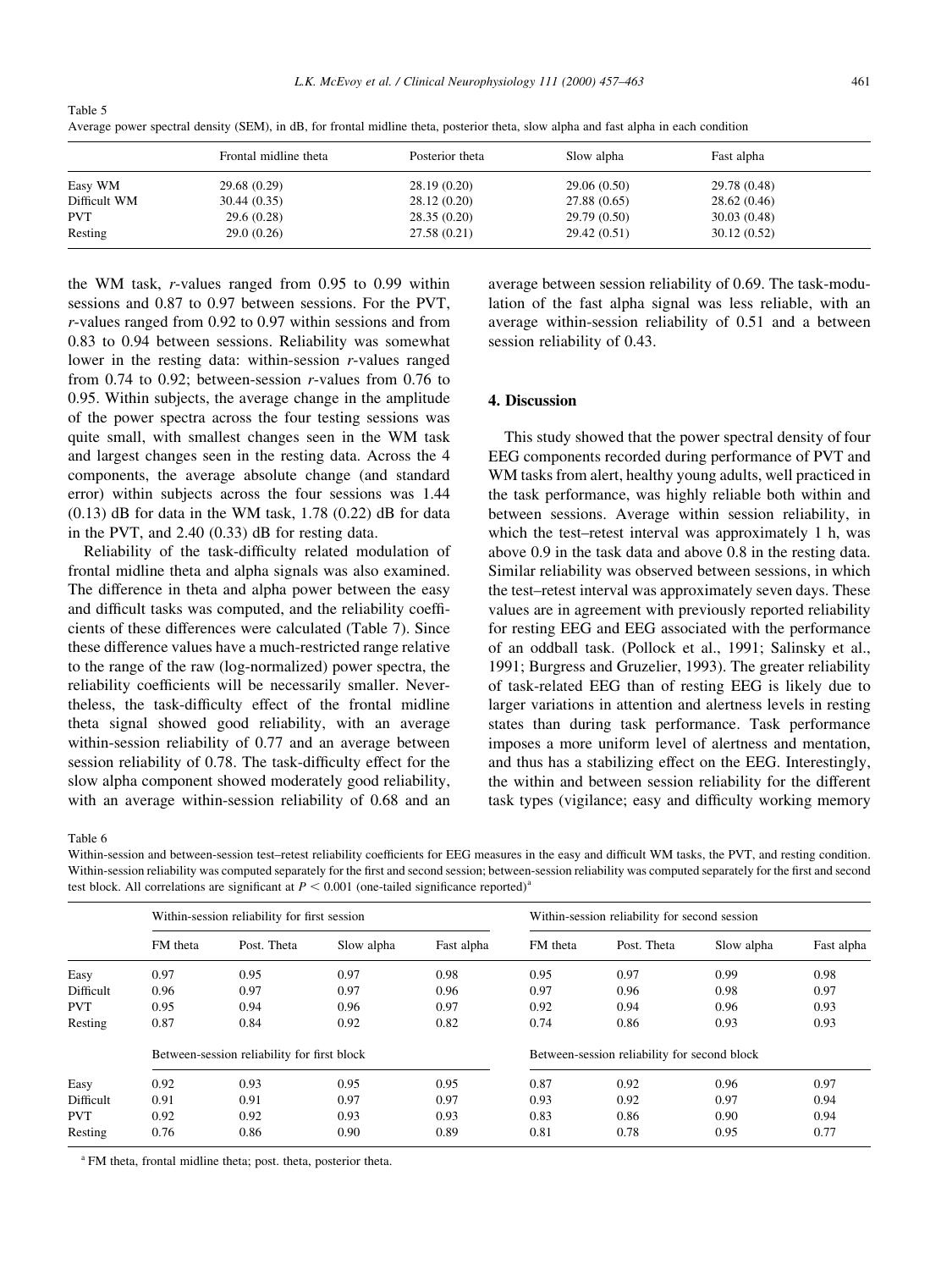Table 7

Within-session and between-session test-retest reliability coefficients for task-difficulty-related modulation of frontal midline theta, slow alpha and fast alpha signals. Within-session reliability was computed separately for the first and second session; between-session reliability was computed separately for the first and second test block. All correlations are significant at  $P < 0.001$  (one-tailed significance reported) unless otherwise indicated<sup>a</sup>

|                                      | Within session reliability  |                          | Between session reliability  |                               |
|--------------------------------------|-----------------------------|--------------------------|------------------------------|-------------------------------|
|                                      | Session 1                   | Session 2                | Block 1                      | Block 2                       |
| FM theta<br>Slow alpha<br>Fast alpha | 0.71<br>$0.61**$<br>$0.48*$ | 0.83<br>0.75<br>$0.54**$ | 0.67<br>$0.61**$<br>$0.55**$ | 0.89<br>0.78<br>$0.32$ (n.s.) |

<sup>a</sup> n.s., not significant; \*\*P < 0.01;  $*P < 0.05$ .

tasks) was very similar. All these tasks required sustained visual attention, however, the working memory task also contained a judgment component, and the more difficult task level required constant updating of information in memory. Despite this variation in task complexity, the EEG was highly stable during the performance of all tasks.

EEG during the WM tasks showed difficulty effects consistent with those previously reported for this task (Gevins et al., 1997, 1998). Frontal midline theta was significantly larger in the more difficult version than in the easier version whereas slow and fast alpha were significantly smaller in the more difficult version than in the easier version. The difficulty-related modulation in the frontal midline theta signal and the slow alpha signal were quite reliable, with average correlation coefficients of  $0.77$  and  $0.68$ , respectively. The difficulty-related effect in the fast alpha signal was less reliable, with an average correlation of 0.47. Consistent with previous results, posterior theta was not found to vary with task difficulty. This component is affected more by arousal manipulations than by task difficulty manipulations (Gevins and Smith, 1999).

Many of the behavioral measures in this study showed generally lower reliability than did the task-related EEG. This was likely due to ceiling and floor effects. In these well-practiced subjects, accuracy in the WM task was at near perfect levels for both task versions. Similarly, these alert, healthy subjects produced few erroneous responses in the PVT. RT proved a more stable measure. High reliability was observed for average RT in the WM task and for the fastest 10% of responses in the PVT. The magnitude of these correlations was similar to that of the task-related EEG measures.

It is important to note that EEG reliability was assessed using measurements from midline sites, Fz and Pz, that are less likely to be affected by muscle contamination than are more peripheral sites. Muscle activity can produce large broadband differences in the power spectra as a function of posture and tension level, and these differences are most apparent at electrode sites overlying the large scalp muscles. In our data, fast alpha measured at electrode site Oz (a position vulnerable to artifacts from neck muscles) showed lower reliability than did the corresponding measure at Pz. In the worst case, a between-session reliability of 0.58 was obtained for resting data. Visual inspection of the data showed that this was due to large broadband differences between sessions at occipital sites for a few subjects. Thus to obtain stable measurements of the EEG, it is important to control for the effects of muscle contamination by choosing sites that are less prone to muscle artifacts, by carefully eliminating data segments with muscle contamination, or by developing algorithms to selectively remove muscle contamination.

This study has shown that under certain conditions, EEG associated with the performance of a working memory task and of a psychomotor vigilance task is highly reliable. These findings suggest that both the WM task and the PVT have the necessary reliability for use in assessing transient changes in the neurophysiological signals of cognition due to fatigue, medication, or illness.

## Acknowledgements

Supported by the National Aeronautics and Space Administration and the National Institute of Mental Health. We thank Devon Boyle and Caroline Prioleau for help with data collection and analyses. We are grateful to Dr. David Dinges for supplying us with the psychomotor vigilance task.

#### References

- Burgress A, Gruzelier J. Individual reliability of amplitude distribution in topographical mapping of EEG. Electroenceph clin Neurophysiol 1993;86:210±223.
- Cohen HL, Porjesz B, Begleiter H. The effects of ethanol on EEG activity in males at risk for alcoholism. Electroenceph clin Neurophysiol 1993;86:368±376.
- Davis H, Davis PA, Loomis AL, Harvey EN, Hobart G. Human brain potentials during the onset of sleep. J Neurophysiol  $1937;1:24-37$ .
- Davis PA, Gibbs FA, Davis H, Jetter WW, Trowbridge LS. The effects of alcohol upon the electroencephalogram (brain waves). Q J Stud Alc 1941:1:626-637.
- Dinges DF, Powell JW. Microcomputer analyses of performance on a portable, simple visual RT task during sustained operations. Behav Res Methods Instrum Comput 1985;17:652-655.
- Dinges DF, Orne MT, Whithouse WG, Orne EC. Temporal placement of a nap for alertness: contributions of circadian phase and prior wakefulness. Sleep 1987:10:313-329.
- Dinges DF, Graeber RC, Connell LJ, Rosekind MR, Powell JW. Fatiguerelated reaction time performance in long-haul flight crews. Sleep Res 1990;19:117.
- Du W, Leong H, Gevins AS. Ocular artifact reduction by adaptive filtering, Quebec City, CA: Seventh IEEE SP Workshop on Statistical Signal and Array Processing, 1994.
- Gevins A, Smith ME. Detecting transient cognitive impairment with EEG pattern recognition methods. Aviat Space Environ Med 1999;70:1018-1024.
- Gevins AS, Zeitlin GM, Ancoli S, Yeager CL. Computer rejection of EEG artifact. II: contamination by drowsiness. Electroenceph clin Neurophysiol 1977;42:31-42.
- Gevins AS, Zeitlin GM, Doyle JC, Yingling CD, Schaffer RE, Callaway E,